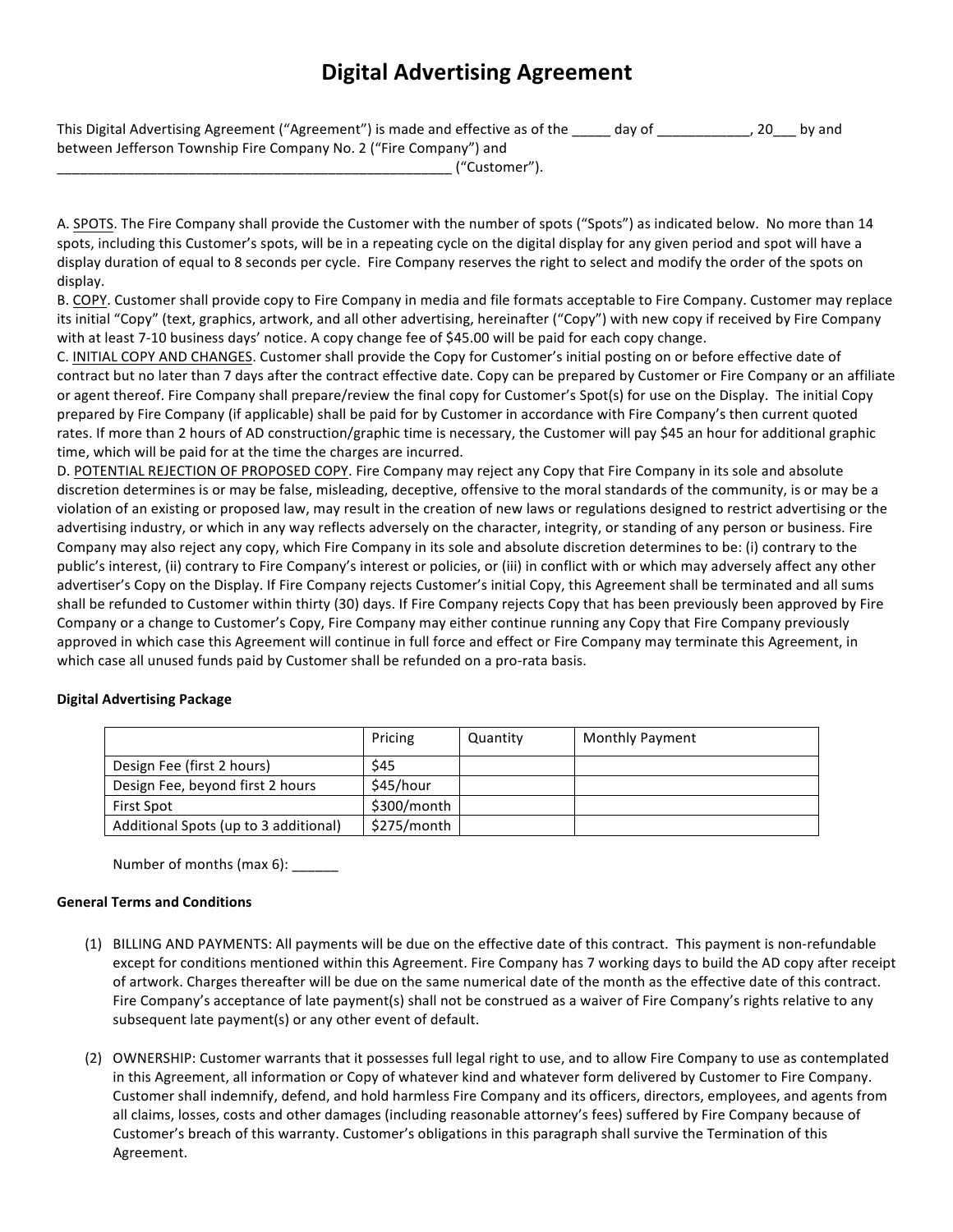- (3) LOSS OF DISPLAY AND INTERRUPTION OF SERVICE: Notwithstanding anything to the contrary herein, if Fire Company is unable start the Term by the effective date or deliver advertising as a result of force majeure, acts of war, terrorism, labor disputes, governmental regulations, restrictions or ordinances, power outages, vandalism, breakages, unforeseen interruptions, or similar causes not within Fire Company's reasonable control, such delay or non-delivery shall not be construed as a breach or termination of the Agreement; in such cases, Customer's sole remedy shall be a delay in the effective date (up to thirty (30) days) or an extension of the Term as necessary to utilize the Guaranteed Time paid for, but not received. If Fire Company is unable to deliver advertising for reasons reasonably within Fire Company's control, that result in non-delivery of advertising, such non-delivery shall not be construed as a breach or Termination of the Agreement. In such case, Fire Company shall provide a credit to Customer for Guaranteed Time paid for, but not received on a pro-rata, monthly basis. In the event of a delay beyond thirty (30) days from the anticipated effective date or permanent loss of the Display, for whatever cause, the Agreement shall terminate and Customer's sole remedy shall be a credit for Guaranteed Time paid for, but not received on a pro-rata, monthly basis. Any credit to be provided pursuant to this paragraph shall be determined by calculating the amount of Guaranteed Time not received for a given period and providing a proportional credit for the same.
- (4) DEFAULT: If Customer fails to deliver to Fire Company any Payment when due, or fails to perform any other obligation herein, or bankruptcy, receivership, or other insolvency proceedings are commenced by or against it (collectively, "Default"), Customer shall, without notice, become obligated to immediately pay to Fire Company an amount equal to the (i) sum of all unpaid Payments previously accrued, plus (ii) liquidated damages (for loss of a bargain and not as a penalty) in an amount equal to seventy-five percent (75%) of the sum of all remaining Monthly Payments, such amount is hereby conclusively agreed by the parties to approximate Fire Company's actual damages and that in such an event, Fire Company's actual damages would be extremely difficult or impossible to calculate. If this Agreement is cancelled by Customer for any reason before advertising is placed on the Display, Customer will pay as liquidated damages twenty percent (20%) of the total sum of all the Payments as liquidated damages; such amount is hereby conclusively agreed by the parties to approximate Fire Company's actual damages and that in such an event, Fire Company's actual damages would be extremely difficult or impossible to calculate. Fire Company shall have no obligation to display Customer's advertising on the Display at any time this Agreement is in Default.
- (5) DISPUTES: In the event of litigation, venue of any action shall be in Morris County, New Jersey. This Agreement shall be governed and construed in accordance with New Jersey law, without regard to its conflict of law's provisions. Fire Company shall not be liable for incidental or consequential damages, including lost profits, irrespective of cause or theory. If Fire Companyplaces this Agreement with a collection agency or an attorney for collection or enforcement, Customer shall pay all costs and expenses resulting there from, including reasonable attorneys' fees. NOTWITHSTANDING ANYTHING TO THE CONTARY HERE, THE MAXIMUM LIABILITY OF FIRE COMPANY, IT'S MANAGING MEMBERS, OWNERS, OFFICERS, EMPLOYEES AND AGENTS TO CUSTOMER FOR DAMAGES FOR ANY AND ALL CAUSES WHATSOEVER, AND CUSTOMER'S MAXIMUMR EMEDY, REGARDLESS OF THE FORM OF ACTION, WHETHER IN CONTRACT, TORT OR OTHERWISE, SHALL BE LIMITED TO THE MONTHLY PAYMENTS RECEIVED BY Fire Company, EXCEPT IN THECASE OF FIRE COMPANY'S GROSS NEGLIGENCE OR WILLFUL MISCONDUCT.
- (6) INDEMNIFICATION: Except to the extent of Fire Company's gross negligenceor willful misconduct Customer shall indemnify, defend, and holdharmless Fire Company and its managing members, owners, officers, directors, employees, agents, and subcontractors from any and all claims, costs (including reasonable attorney's fees), damages, and liabilities, at law or in equity arising out of or related to this Agreement. This paragraph shall survive the expiration or earlier termination of this Agreement.
- (7) TRANSFERS AND ASSIGNMENT: If Customer sells or otherwise transfers ownership (or other rights) to its business assets, Customer shall deliver to Fire Company written notice of such intention at least thirty (30) days prior to closing on such sale or transfer. At the time of closing and with proceeds there from, Customer shall pay to Fire Company an amount equal to the sum of items (i) and (ii) of Section 6 above, unless Fire Company has previously agreed in writing to Customer's assignment of this Agreement. All theTerms and conditions hereof shall be binding upon and inure to the benefit of the successors, assigns, and legal representatives of the respective parties. Customer may not transfer its interests, rights, and obligations in this Agreement, nor shall Customer sublet or donate any advertising hereunder without the prior written consent of Fire Company. Fire Companymay freely transfer its interests, rights, and obligations in this Agreement.
- (8) AGENCY IS RESPONSIBLE: If this Agreement is executed for Customer by an agency, Agency warrants and represents that it is fully authorized to enter into this Agreement for and in behalf of Customer. Agency hereby agrees to be jointly and severally liable with Customer for the full and faithful performance of Customer's obligations under this Agreement.